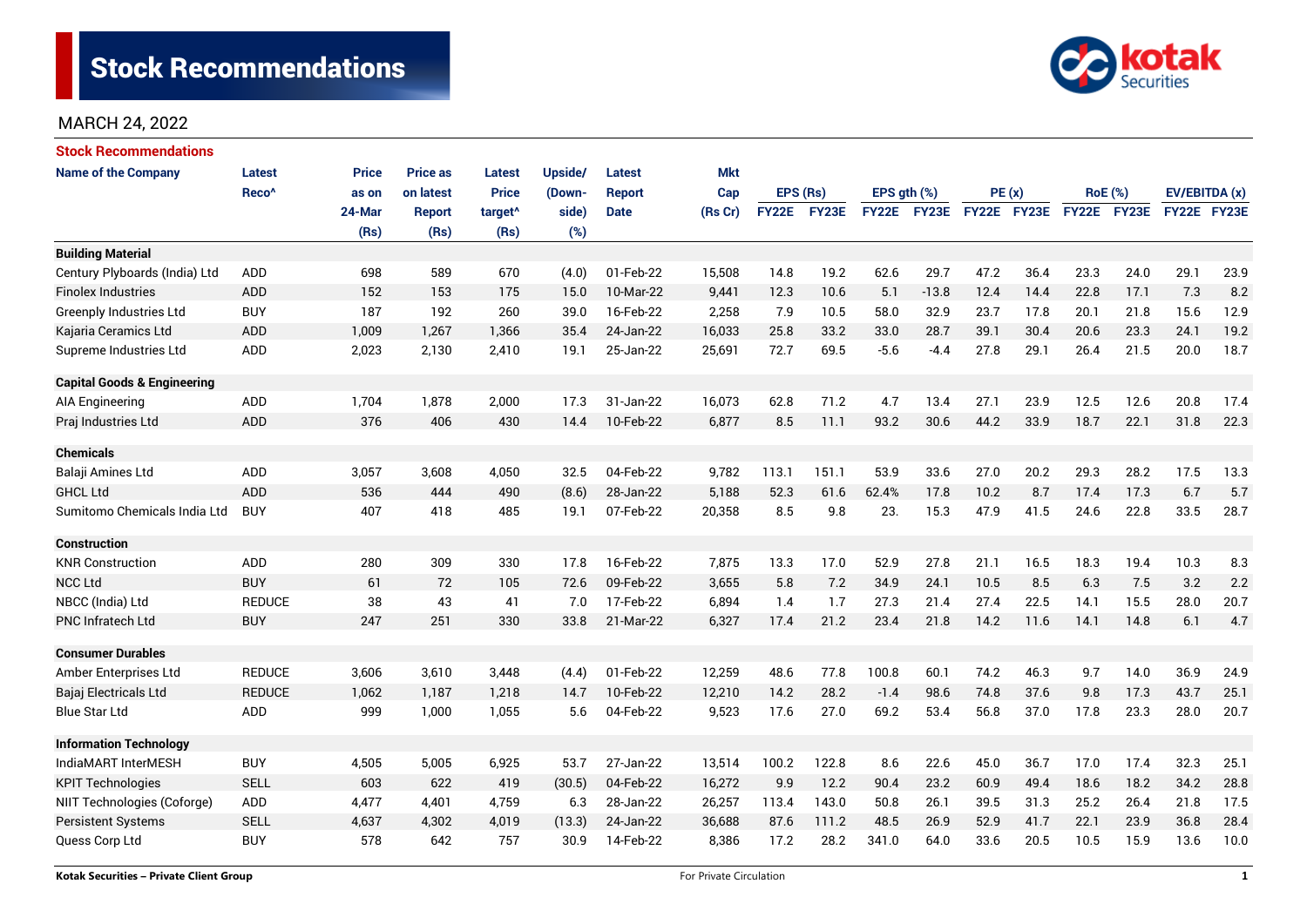

| <b>Stock Recommendations</b>       |                   |              |                 |                     |         |               |            |          |             |                  |             |             |      |                |             |               |      |
|------------------------------------|-------------------|--------------|-----------------|---------------------|---------|---------------|------------|----------|-------------|------------------|-------------|-------------|------|----------------|-------------|---------------|------|
| <b>Name of the Company</b>         | <b>Latest</b>     | <b>Price</b> | <b>Price as</b> | <b>Latest</b>       | Upside/ | Latest        | <b>Mkt</b> |          |             |                  |             |             |      |                |             |               |      |
|                                    | Reco <sup>^</sup> | as on        | on latest       | <b>Price</b>        | (Down-  | <b>Report</b> | Cap        | EPS (Rs) |             | EPS $qth$ $(\%)$ |             | PE(x)       |      | <b>RoE</b> (%) |             | EV/EBITDA (x) |      |
|                                    |                   | 24-Mar       | <b>Report</b>   | target <sup>^</sup> | side)   | <b>Date</b>   | (Rs Cr)    |          | FY22E FY23E |                  | FY22E FY23E | FY22E FY23E |      |                | FY22E FY23E | FY22E FY23E   |      |
|                                    |                   | (Rs)         | (Rs)            | (Rs)                | (%)     |               |            |          |             |                  |             |             |      |                |             |               |      |
| <b>Metals &amp; Mining</b>         |                   |              |                 |                     |         |               |            |          |             |                  |             |             |      |                |             |               |      |
| <b>MOIL Ltd</b>                    | <b>BUY</b>        | 178          | 170             | 215                 | 20.5    | 18-Feb-22     | 4,753      | 14.5     | 16.4        | 95.9             | 13.1        | 12.3        | 10.9 | 11.5           | 12.2        | 6.2           | 4.7  |
| <b>APL Apollo Tubes Ltd</b>        | <b>BUY</b>        | 903          | 820             | 980                 | 8.5     | 28-Jan-22     | 22,573     | 21.0     | 27.0        | $-27.6$          | 28.6        | 43.0        | 33.4 | 26.7           | 26.8        | 24.8          | 19.6 |
|                                    |                   |              |                 |                     |         |               |            |          |             |                  |             |             |      |                |             |               |      |
| Oil & Gas                          |                   |              |                 |                     |         |               |            |          |             |                  |             |             |      |                |             |               |      |
| Chennai Petroleum Corp             | <b>BUY</b>        | 131          | 104             | 127                 | (2.8)   | 25-Jan-22     | 1,946      | 30.3     | 18.2        | 75.1             | $-39.9$     | 4.3         | 7.2  | 24.6           | 12.5        | 6.9           | 8.5  |
| <b>Gujarat Gas</b>                 | ADD               | 498          | 660             | 734                 | 47.3    | 10-Feb-22     | 34,290     | 18.7     | 26.7        | 0.5              | 42.8        | 26.7        | 18.7 | 24.3           | 27.3        | 16.3          | 11.7 |
| <b>MRPL</b>                        | ADD               | 42           | 47              | 50                  | 18.6    | 31-Jan-22     | 7,385      | 1.2      | 6.8         | $-137.5$         | 466.7       | 35.1        | 6.2  | 4.7            | 23.8        | 13.3          | 8.7  |
| <b>Paints</b>                      |                   |              |                 |                     |         |               |            |          |             |                  |             |             |      |                |             |               |      |
| Akzo Nobel India Ltd               | <b>BUY</b>        | 1,926        | 1,887           | 2,670               | 38.6    | 14-Feb-22     | 8,997      | 57.9     | 67.2        | 27.3             | 16.1        | 33.3        | 28.7 | 17.9           | 19.7        | 20.1          | 17.1 |
| <b>Pharmaceuticals</b>             |                   |              |                 |                     |         |               |            |          |             |                  |             |             |      |                |             |               |      |
| <b>Suven Pharmaceuticals</b>       | <b>REDUCE</b>     | 612          | 561             | 550                 | (10.2)  | 17-Aug-21     | 15,555     | 16.9     | 21.1        | 19.0             | 24.9        | 36.2        | 29.0 | 27.6           | 26.5        | 28.4          | 22.3 |
| <b>Transportation</b>              |                   |              |                 |                     |         |               |            |          |             |                  |             |             |      |                |             |               |      |
| Aegis Logistics Ltd                | <b>BUY</b>        | 202          | 216             | 310                 | 53.5    | 14-Feb-22     | 6,743      | 12.6     | 13.6        | 28.6             | 7.9         | 16.0        | 14.8 | 20.4           | 19.0        | 9.0           | 8.1  |
| Allcargo Global Logistics          | <b>BUY</b>        | 331          | 346             | 430                 | 29.8    | 15-Feb-22     | 8,152      | 27.7     | 31.3        | 246.3            | 13.0        | 12.0        | 10.6 | 21.2           | 20.1        | 6.4           | 5.3  |
| <b>Blue Dart Express</b>           | <b>BUY</b>        | 6,368        | 6,926           | 7,975               | 25.2    | 01-Feb-22     | 15,155     | 115.0    | 134.0       | 98.3             | 16.5        | 55.4        | 47.5 | 36.2           | 33.3        | 15.8          | 13.6 |
| <b>VRL Logistics Ltd</b>           | <b>BUY</b>        | 445          | 499             | 625                 | 40.4    | 04-Feb-22     | 4,058      | 11.3     | 18.3        | 117.3            | 61.9        | 39.4        | 24.3 | 14.3           | 21.6        | 12.5          | 9.5  |
|                                    |                   |              |                 |                     |         |               |            |          |             |                  |             |             |      |                |             |               |      |
| <b>Others</b>                      |                   |              |                 |                     |         |               |            |          |             |                  |             |             |      |                |             |               |      |
| Bata India Ltd                     | <b>BUY</b>        | 1,915        | 1,895           | 2,380               | 24.3    | 10-Feb-22     | 24,697     | 27.0     | 36.6        | $-509.1$         | 35.6        | 70.9        | 52.3 | 16.3           | 19.4        | 34.8          | 27.7 |
| <b>Central Depository Services</b> | <b>REDUCE</b>     | 1.499        | 1,510           | 1,505               | 0.4     | 10-Feb-22     | 15,739     | 29.9     | 34.8        | 55.7             | 16.4        | 50.1        | 43.1 | 28.5           | 26.6        | 40.0          | 34.3 |
| <b>EPL Ltd</b>                     | ADD               | 159          | 187             | 205                 | 28.8    | 10-Feb-22     | 5,013      | 7.1      | 8.6         | $-6.6$           | 21.1        | 22.4        | 18.5 | 12.1           | 13.2        | 8.7           | 7.2  |
| JK Paper Ltd                       | ADD               | 307          | 315             | 340                 | 10.7    | 22-Mar-22     | 5,468      | 35.0     | 51.2        | 146.5            | 46.3        | 8.8         | 6.0  | 19.6           | 23.1        | 5.5           | 4.1  |
| Radico Khaitan Ltd                 | <b>REDUCE</b>     | 905          | 978             | 970                 | 7.2     | 07-Feb-22     | 12,037     | 21.2     | 26.1        | 4.4              | 23.1        | 42.7        | 34.7 | 15.0           | 16.1        | 27.2          | 23.3 |
| <b>VIP Industries Ltd</b>          | <b>REDUCE</b>     | 665          | 648             | 620                 | (6.7)   | 04-Feb-22     | 9,439      | 6.2      | 12.0        | $-187.3$         | 93.5        | 107.2       | 55.4 | 14.3           | 23.2        | 48.5          | 30.0 |
| Welspun Corp Ltd                   | <b>SELL</b>       | 154          | 173             | 120                 | (22.0)  | 14-Feb-22     | 4,076      | 11.9     | 9.2         | $-49.8$          | $-22.7$     | 12.9        | 16.7 | 7.8            | 5.9         | 4.9           | 5.5  |

*Source: Kotak Securities - Private Client Group*

All recommendations are with a 12 month perspective from the date of the report/update. Investors are requested to use their discretion while deciding the timing, quantity of investment as well as the exit.

NR NoRated. The investment rating and target price, if any, have been suspended temporarily. Such suspension is in compliance with applicable regulation(s) and/or Kotak Securities policies in circumstances when Kotak Secur

Or its affiliates is acting in an advisory capacity in a merger or strategic transaction involving this company and in certain other circumstances.

**NM Not meaningful**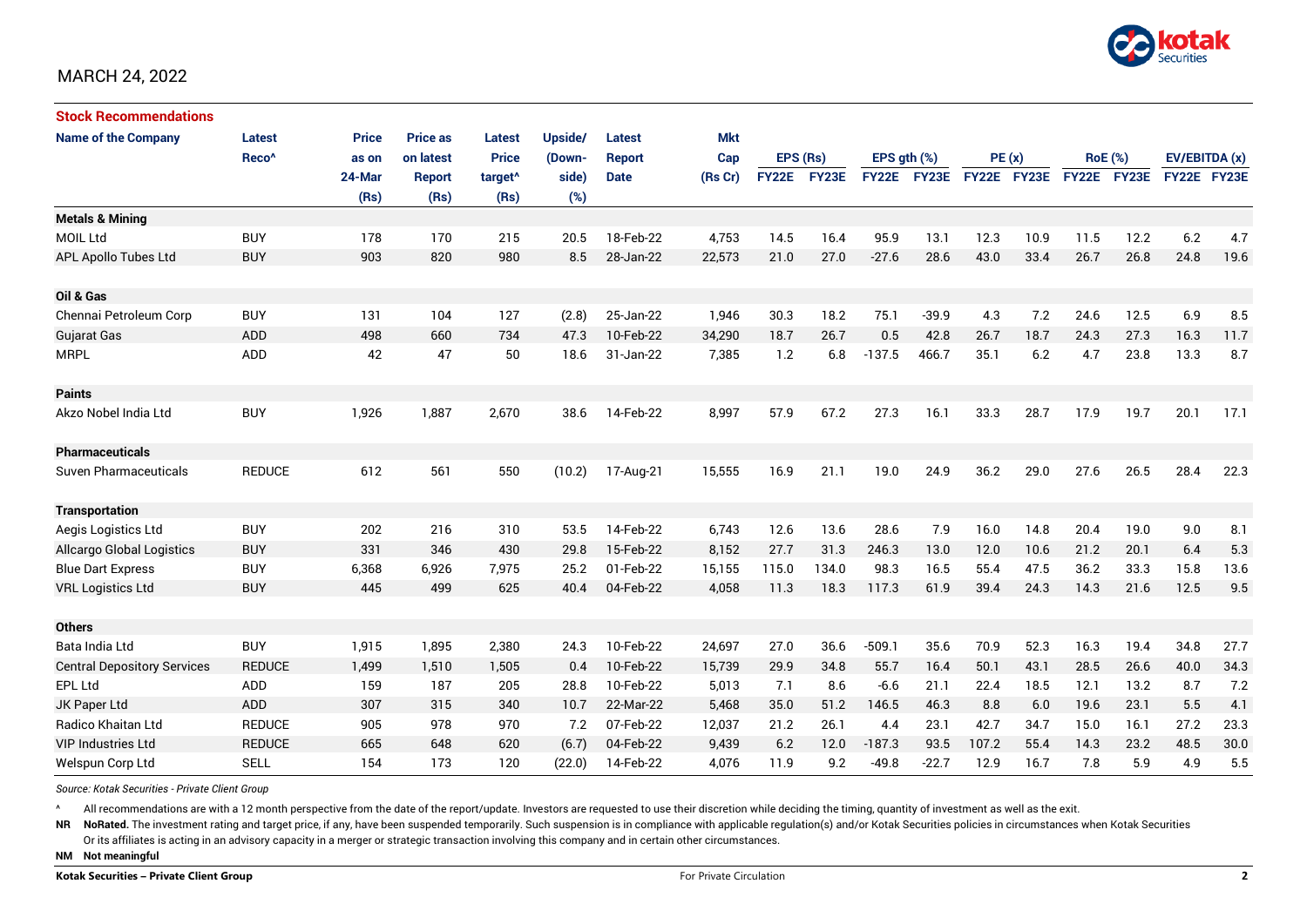

# **RATING SCALE (PRIVATE CLIENT GROUP)**

#### **Definitions of ratings**

| <b>BUY</b>       |                          | - We expect the stock to deliver more than 15% returns over the next 12 months                                                                                                                                                                                                                                                                                                                                                   |
|------------------|--------------------------|----------------------------------------------------------------------------------------------------------------------------------------------------------------------------------------------------------------------------------------------------------------------------------------------------------------------------------------------------------------------------------------------------------------------------------|
| <b>ADD</b>       |                          | - We expect the stock to deliver $5\%$ - 15% returns over the next 12 months                                                                                                                                                                                                                                                                                                                                                     |
| <b>REDUCE</b>    |                          | - We expect the stock to deliver -5% - +5% returns over the next 12 months                                                                                                                                                                                                                                                                                                                                                       |
| <b>SELL</b>      |                          | - We expect the stock to deliver $\lt$ -5% returns over the next 12 months                                                                                                                                                                                                                                                                                                                                                       |
| <b>NR</b>        |                          | - Not Rated. Kotak Securities is not assigning any rating or price target to the stock.                                                                                                                                                                                                                                                                                                                                          |
|                  |                          | The report has been prepared for information purposes only.                                                                                                                                                                                                                                                                                                                                                                      |
| <b>SUBSCRIBE</b> | $\overline{\phantom{0}}$ | We advise investor to subscribe to the IPO.                                                                                                                                                                                                                                                                                                                                                                                      |
| <b>RS</b>        | $\overline{\phantom{0}}$ | Rating Suspended. Kotak Securities has suspended the investment rating and price target for this stock, either because there is not a sufficient fundamental basis for determining, or there<br>are legal, regulatory or policy constraints around publishing, an investment rating or target. The previous investment rating and price target, if any, are no longer in effect for this stock and<br>should not be relied upon. |
| <b>NA</b>        |                          | $-$ Not Available or Not Applicable. The information is not available for display or is not applicable                                                                                                                                                                                                                                                                                                                           |
| <b>NM</b>        | $-$                      | Not Meaningful. The information is not meaningful and is therefore excluded.                                                                                                                                                                                                                                                                                                                                                     |
| <b>NOTE</b>      |                          | - Our target prices are with a 12-month perspective. Returns stated in the rating scale are our internal benchmark.                                                                                                                                                                                                                                                                                                              |

# **FUNDAMENTAL RESEARCH TEAM (PRIVATE CLIENT GROUP)**

| <b>Shrikant Chouhan</b>                                                                                | Arun Agarwal                                                                                                    | <b>Amit Agarwal, CFA</b>            | <b>Hemali Dhame</b>          |
|--------------------------------------------------------------------------------------------------------|-----------------------------------------------------------------------------------------------------------------|-------------------------------------|------------------------------|
| <b>Head of Research</b>                                                                                | Auto & Auto Ancillary                                                                                           | <b>Transportation, Paints, FMCG</b> | <b>Banking &amp; Finance</b> |
| shrikant.chouhan@kotak.com                                                                             | arun agarwal@kotak.com                                                                                          | agarwal.amit@kotak.com              | Hemali.Dhame@kotak.com       |
| +91 22 6218 5408                                                                                       | +91 22 6218 6443                                                                                                | +91 22 6218 6439                    | +91 22 6218 6433             |
| Jatin Damania                                                                                          | Purvi Shah                                                                                                      | <b>Rini Mehta</b>                   | K. Kathirvelu                |
| Metals & Mining, Midcap                                                                                | Pharmaceuticals                                                                                                 | Research Associate                  | <b>Support Executive</b>     |
| jatin.damania@kotak.com                                                                                | purvi.shah@kotak.com                                                                                            | rini.mehta@kotak.com                | k.kathirvelu@kotak.com       |
| +91 22 6218 6440                                                                                       | +91 22 6218 6432                                                                                                | +91 80801 97299                     | +91 22 6218 6427             |
| <b>Sumit Pokharna</b><br>Oil and Gas, Information Tech<br>sumit.pokharna@kotak.com<br>+91 22 6218 6438 | Pankaj Kumar<br><b>Construction, Capital Goods &amp; Midcaps</b><br>pankajr.kumar@kotak.com<br>+91 22 6218 6434 |                                     |                              |

#### **TECHNICAL RESEARCH TEAM (PRIVATE CLIENT GROUP)**

| <b>Shrikant Chouhan</b>    | <b>Amol Athawale</b>    |  |
|----------------------------|-------------------------|--|
| shrikant.chouhan@kotak.com | amol.athawale@kotak.com |  |
| +91 22 6218 5408           | +91 20 6620 3350        |  |
|                            |                         |  |

**Sayed Haider** Research Associate [sayed.haider@kotak.com](mailto:sayed.haider@kotak.com) +91 22 62185498

#### **DERIVATIVES RESEARCH TEAM (PRIVATE CLIENT GROUP)**

+91 22 6218 5497 +91 33 6615 6273

**Sahaj Agrawal Prashanth Lalu Prasenjit Biswas, CMT, CFTe** [sahaj.agrawal@kotak.com](mailto:sahaj.agrawal@kotak.com) [prashanth.lalu@kotak.com](mailto:prashanth.lalu@kotak.com) [prasenjit.biswas@kotak.com](mailto:prasenjit.biswas@kotak.com)